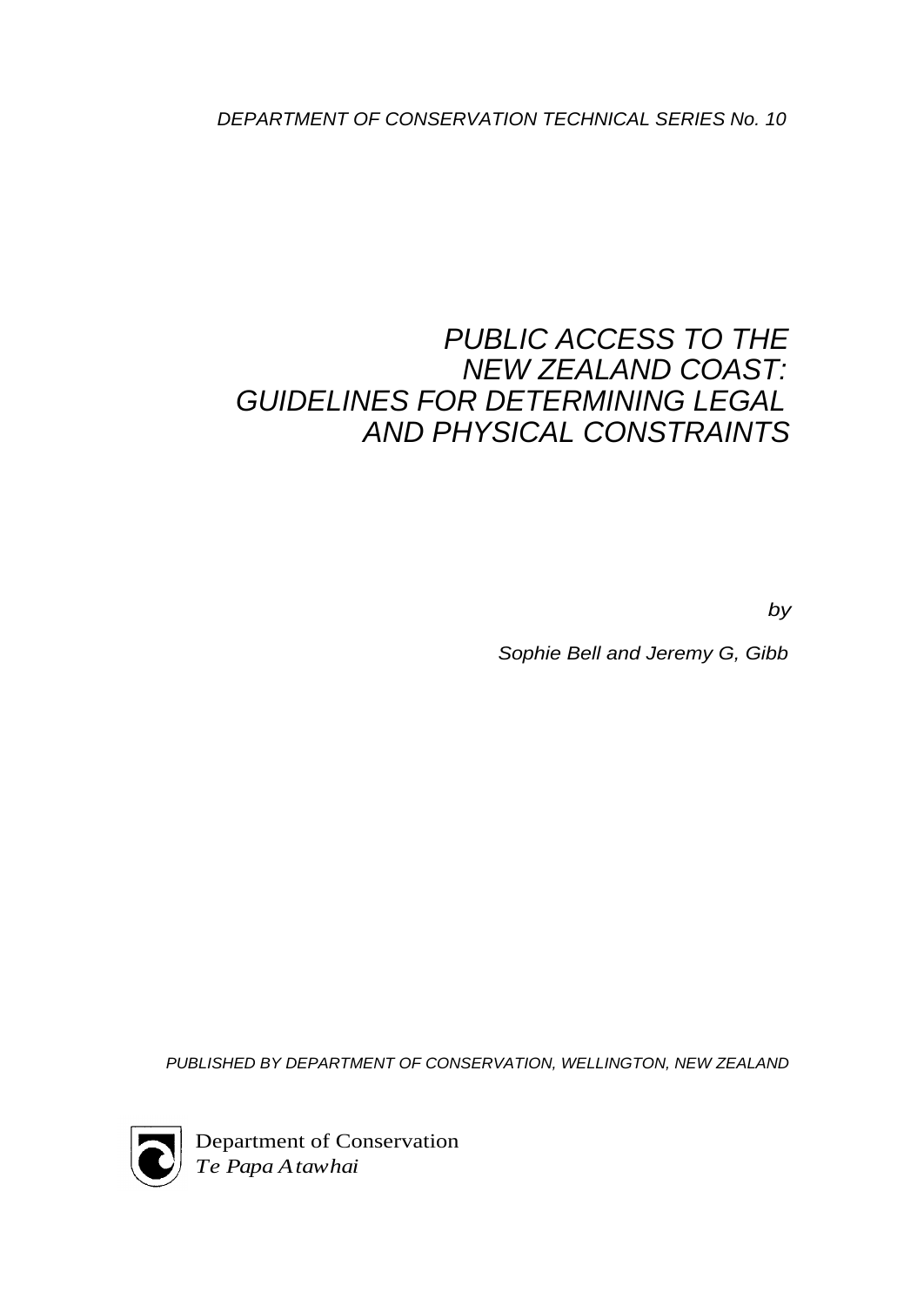**<sup>I</sup> SSN 1172-6873 <sup>I</sup> SBN 0-478-01767-7**

© **October 1996, Department of Conservation**

**The publishers gratefully acknowledge the permission of the Department of Survey and Land Information to use parts of their copyright maps as illustrations in this book.**

#### **Cataloguing-in-Publication data**

Bell, Sophie. Public access to the New Zealand coast : guidelines for determining legal and physical constraints / by Sophie Bell and Jeremy G. Gibb. Wellington, N.Z. : Dept. of Conservation, 1996. <sup>1</sup> v. ; 30 cm. (Department of Conservation technical series, 1172-6873 ; no. 10) Includes bibliographical references. ISBN 0478017677 1. Coastal zone management--Government policy--New Zealand. I. Gibb, Jeremy G. (Jeremy Galwey), 1939- II. Title. III. Series: Department of Conservation technical series ; no. 10 33.9170993 20 zbn96-043330

**Keywords: access, public, restricted, unrestricted, coastline, legal tenure, physical constaints**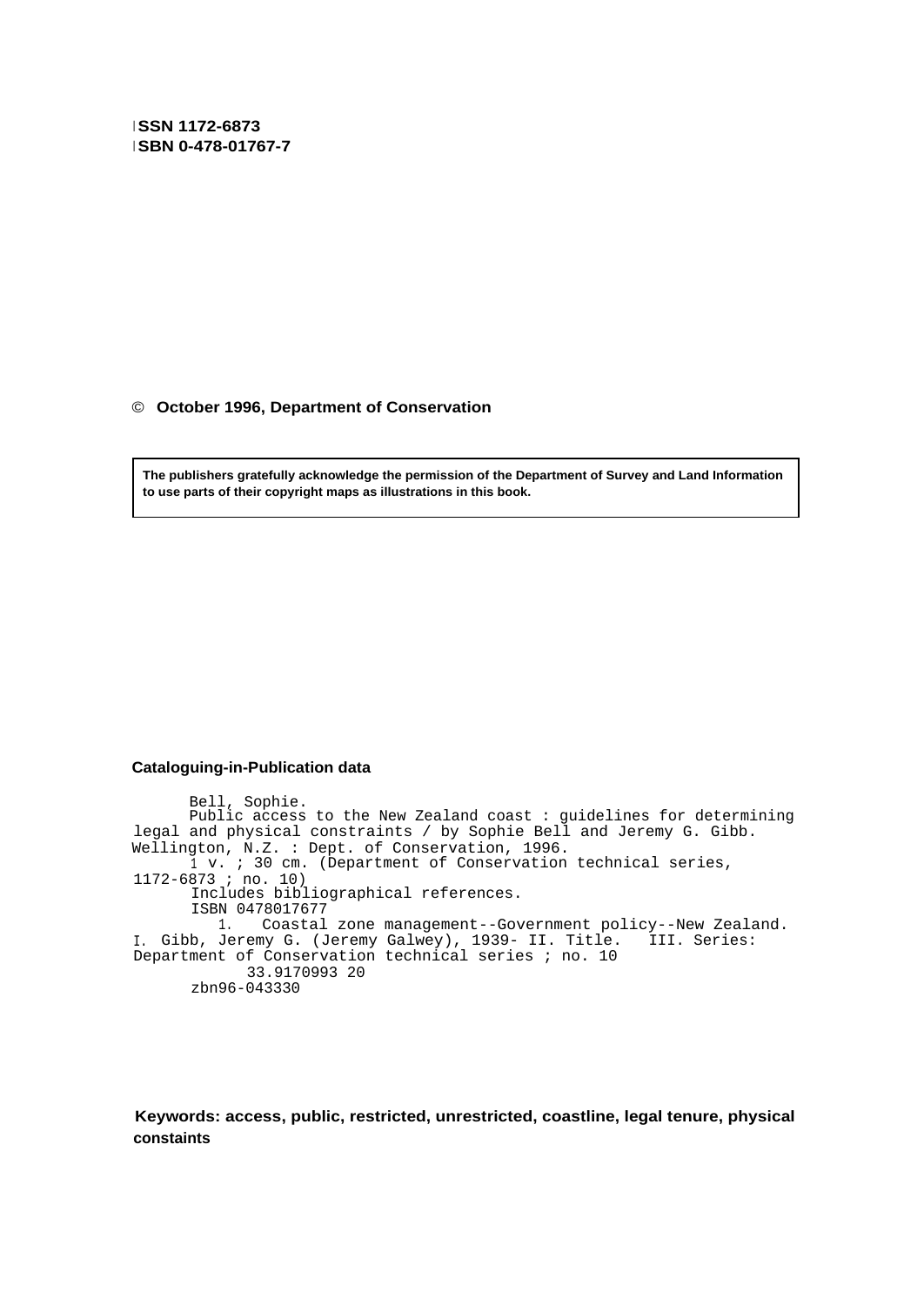## **CONTENTS**

**ABSTRACT** <sup>1</sup>

- **1. INTRODUCTION** <sup>1</sup>
	- **1.1 Aims** 2
	- **1.2 Purpose** 2
- **2. APPROACH AND CONCEPTUAL FRAMEWORK** 3
	- **2.1 Public access** 3
	- **2.2 Standardisation** 3
- **3. GUIDELINES** 4
	- **3.1 Skills** 4
	- **3.2 Copyright** 4 **3.3 Materials** 4 **STEP ONE - Map preparation** 7 **STEP TWO - Record coastal land tenure** 10 **STEP THREE - Determine long-term horizontal coastline trend** 17 **STEP FOUR - Field check** 21 **STEP FIVE - Determine current status of public access** 24 **STEP SIX - Compilation of a coastal access atlas** 29
- **4. CONCLUSIONS** 30
- **5. ACKNOWLEDGEMENTS** 30
- **6. REFERENCES** 31

#### **APPENDIX 1**

**Reprinted from: New Zealand Coastal Policy Statement 1994** 32

#### **APPENDIX 2**

**Definitions** 33

#### **APPENDIX 3**

**Recommended standard materials** 34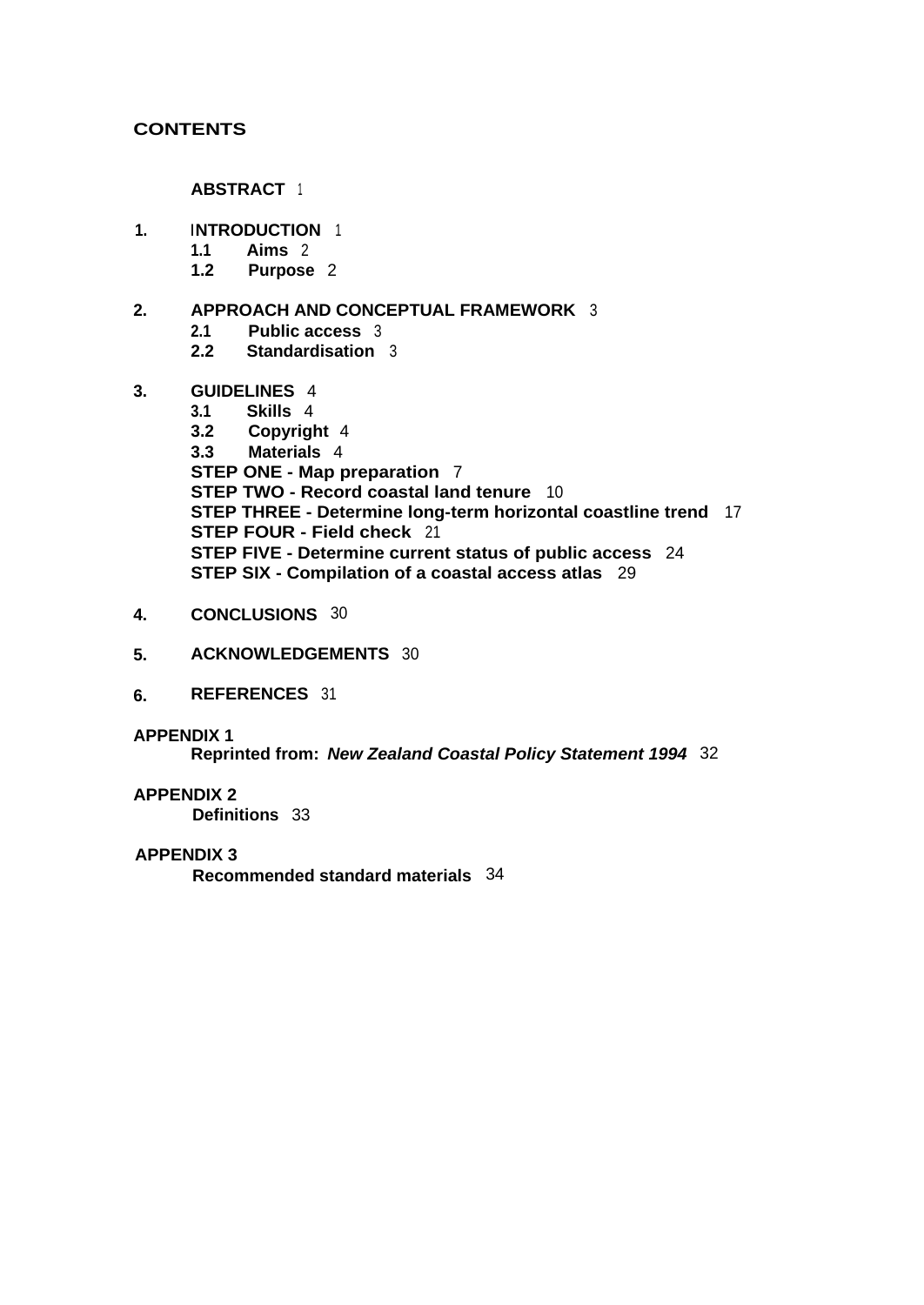# **PUBLIC ACCESS TO THE NEW ZEALAND COAST: GUIDELINES FOR DETERMINING LEGAL AND PHYSICAL CONSTRAINTS**

by

Sophie Bell' and Jeremy G. Gibb2

- ' 21 Seaforth Terrace, Karori, Wellington, New Zealand
- <sup>2</sup> Coastal Management Consultant, 307 Tanners Point Road, RD 1, Katikati, New Zealand

#### **ABSTRACT**

Most New Zealanders have a high expectation that the public will have free and unrestricted access to and along the 15,000 km-long coastlines of New Zealand. The maintenance and enhancement of public access to and along the coast is recognised as a matter of national importance in the Resource Management Act 1991 and by the New Zealand Coastal Policy Statement, 1994.

These guidelines establish standard step-by-step procedures to determine the current status of public access to and along the New Zealand coast. The procedure involves identifying and classifying land tenure along the coast into either **legally restricted** or **unrestricted** public access and then locating areas where the physical features and coastal processes are **physically restricting** public access. The final product will be a coastal access atlas for the area, which uses colour to identify areas of coast where public access is legally restricted (red), physically restricted (blue), or unrestricted in terms of both legal and physical constraints (green). The procedures were originally developed, tested and standard<sup>i</sup> sed within the Wellington Region, but can be easily applied elsewhere in New Zealand by central and local government agencies with coastal management responsibilities.

#### **1. <sup>I</sup> NTRODUCTION**

As island dwellers, New Zealanders are extremely fortunate in that they share borders with no other country; the edge of the sea is our only boundary. The coastlines of New Zealand total about 15,000 km in length, (about one-third of the Australian coastline), and the variety of New Zealand's beaches and coastal landforms are representative of the coastlines of the world. The enjoyment people derive from this variety means that many New Zealanders place a high value on access to the coast.

The importance of continued public access to the coast is recognised in legislation and in the New Zealand Coastal Policy Statement (attached as Appendix 1). The New Zealand Coastal Policy Statement includes policies that state ". . . provision should be made to identify, as far as practicable ... the location and extent of places where the public have the right of access to and along the coastal marine area;. . ."(Policy 3.5.2) and that ". . . policy statements and plans should make provision for the creation of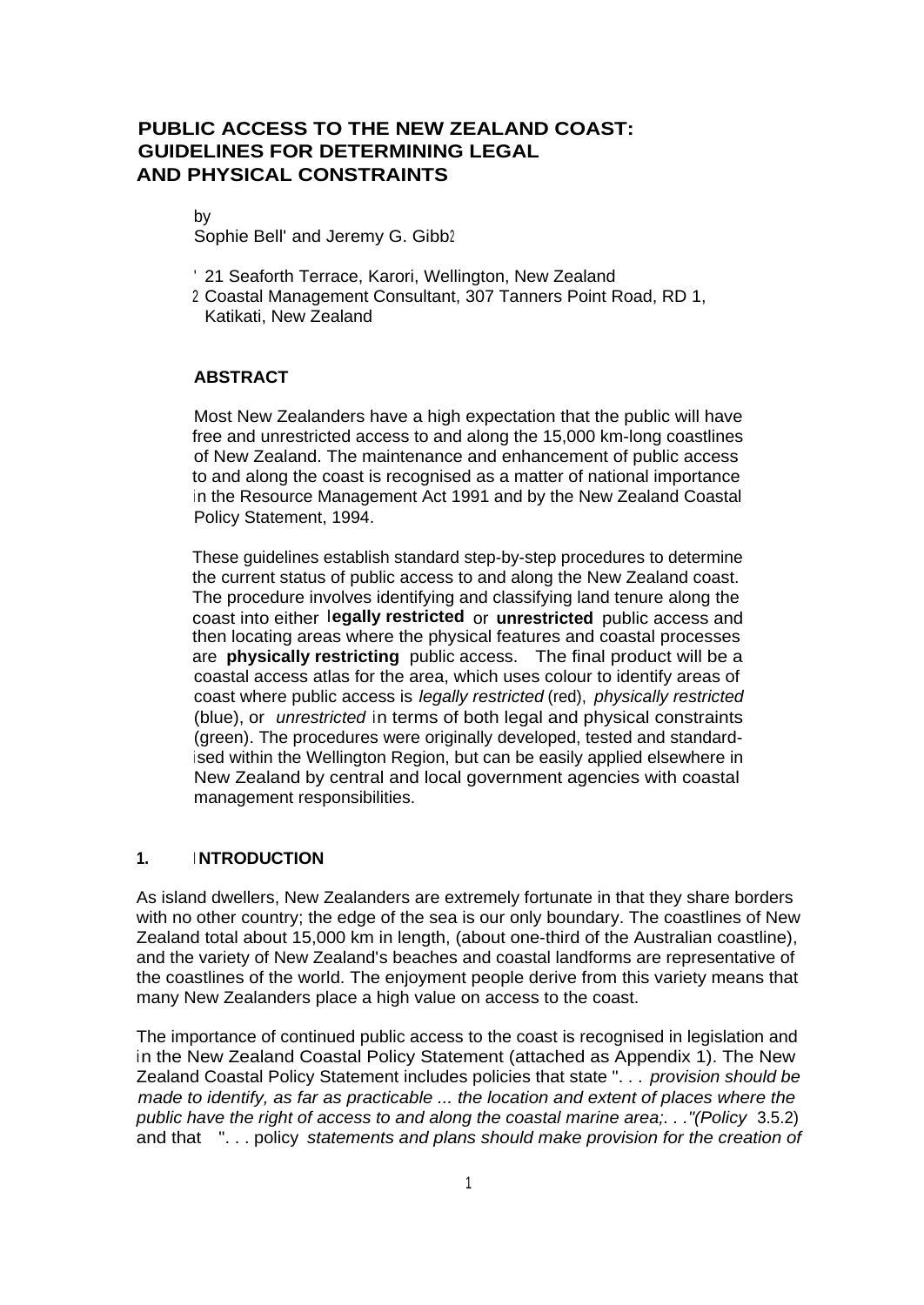esplanade reserves, esplanade strips or access strips where they do not already exist except where there is a specific reason making public access undesirable" (Policy 3.5.3). Under S.6(d) of the Resource Management Act 1991, making provision for "the maintenance and enhancement of public access to and along the coastal marine area ...", is a matter of national importance for local and territorial authorities implementing the Act.

# **1.1 Aims**

Establish guidelines for step-by-step procedures that can be applied within any region or district managed by a local authority to determine the status of public access to and along the New Zealand coast.

- Compile a series of land tenure maps which identify the types of tenure of all lots along the coast in the study area.
- Extrapolate accessability from the land tenure data and coastal processes to establish a series maps showing public access.
- Compile the maps into a coastal access atlas for the region.

## **1.2 Purpose**

Maps that span the entire coastline of a district or region, when gathered under one cover, constitute a coastal access atlas. District and regional councils with planning responsibilities are the most likely bodies to hold such an atlas. Organisations and members of the public who need information to play an effective role in maintaining and enhancing public access, and those members of the public who simply wish to visit, explore, and enjoy the coastline, will benefit most from the existence of a coastal access atlas.

This matter is widely accepted by local authorities who are making provision in the preparation of their District and Regional Plans for the "maintenance and enhancement of public access" to and along the coast.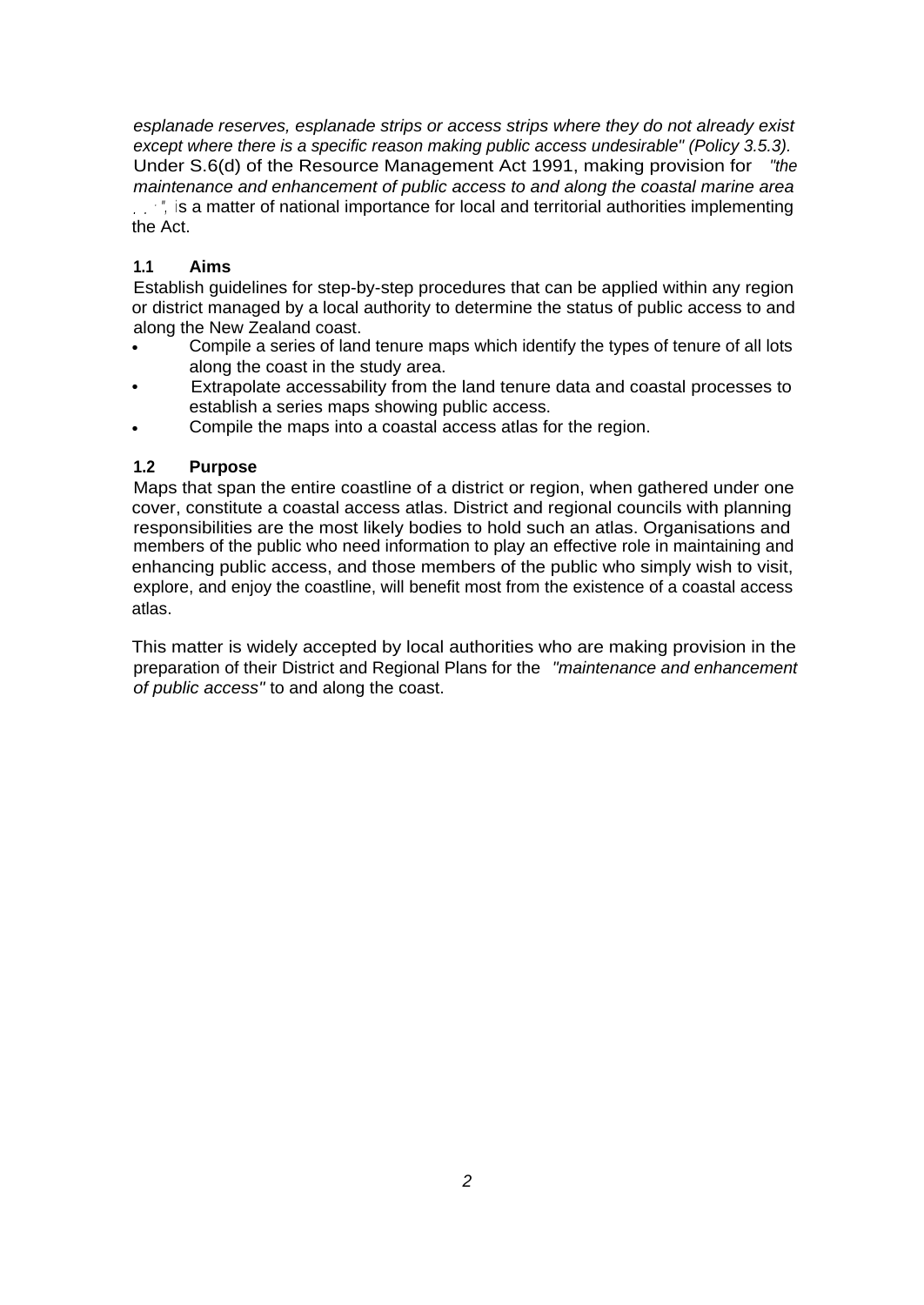# **2. APPROACH AND CONCEPTUAL FRAMEWORK**

These guidelines were developed, tested and standardised from detailed studies made in 1991 (Barker & Bell 1991 a, b) and 1992 along the Kapiti Coast (vol.1), and along the Wairarapa east coast (vol.2). In this area of the Wellington region there is a range of representative areas over which the public have either unrestricted access to the coast, or where access is limited to a degree by one, or a combination, of physical or legal restrictions. During the course of these studies, coastal landowners and staff from the relevant local authorities, Department of Conservation (DoC) and Department of Survey and Land Information (DOSLI) were extensively consulted (see Acknowledgements).

## **2.1 Public access**

In the context of these quidelines, the term "public access" means the right of the public to reach and travel along the New Zealand coast from the land. **This does not include the mode or means by which the public reach the coast** (e.g., pedestrian or vehicular), but rather **identification of the location and extent of areas** that are accessible or restricted in some way. For practical purposes, coastal access is classified here into the categories of **Legally restricted public access, Physically restricted public access, and Unrestricted public access**, where:

**2.1.1 Legally restricted public access** Refers to lands through or over which members of the public may not pass without special permission from the owner (e.g., lands in private ownership), or lands through or over which members of the public may not pass without permission from the controlling authority according to established procedures.

**2.1.2 Physically restricted public access** Refers to lands which, although legally accessible, have significant physical limitations to public access such as topographic features (e.g., seacliffs and river mouths), loss of legally accessible lands to long-term coastline retreat, or impassable tracts of coastal vegetation (e.g., mangrove, boxthorn, gorse, etc.).

**2.1.3 Unrestricted public access** Refers to lands of unrestricted legal access with no significant physical limitations. This includes lands or accessways over which members of the public may pass either without any permission being required or where the controlling authority generally allows access over such lands, but limits such passage from time to time (e.g., areas closed when work is being done on them or for safety reasons). Although public access may be unrestricted, modes of transport through or over the land may be restricted (e.g., trail bikes, cars, horses, etc.).

Other definitions for terms used in this document are set out in Appendix 2.

## **2.2 Standardisation**

Several options are available when preparing a coastal access atlas:

- **Page size** Barker and Bell (1991 a, b) used an A3 page size as the basis for their atlas, but A2, or even A4 could be used if such a size was considered advantageous.
- **Colours** No colours are shown in the boxes in Tables 2 and 3. Compatibility with other systems used by an authority, or the availability of materials may dictate the choice here. The important thing for any regional study or atlas is that page size and colour codes be **standardised for the whole project**.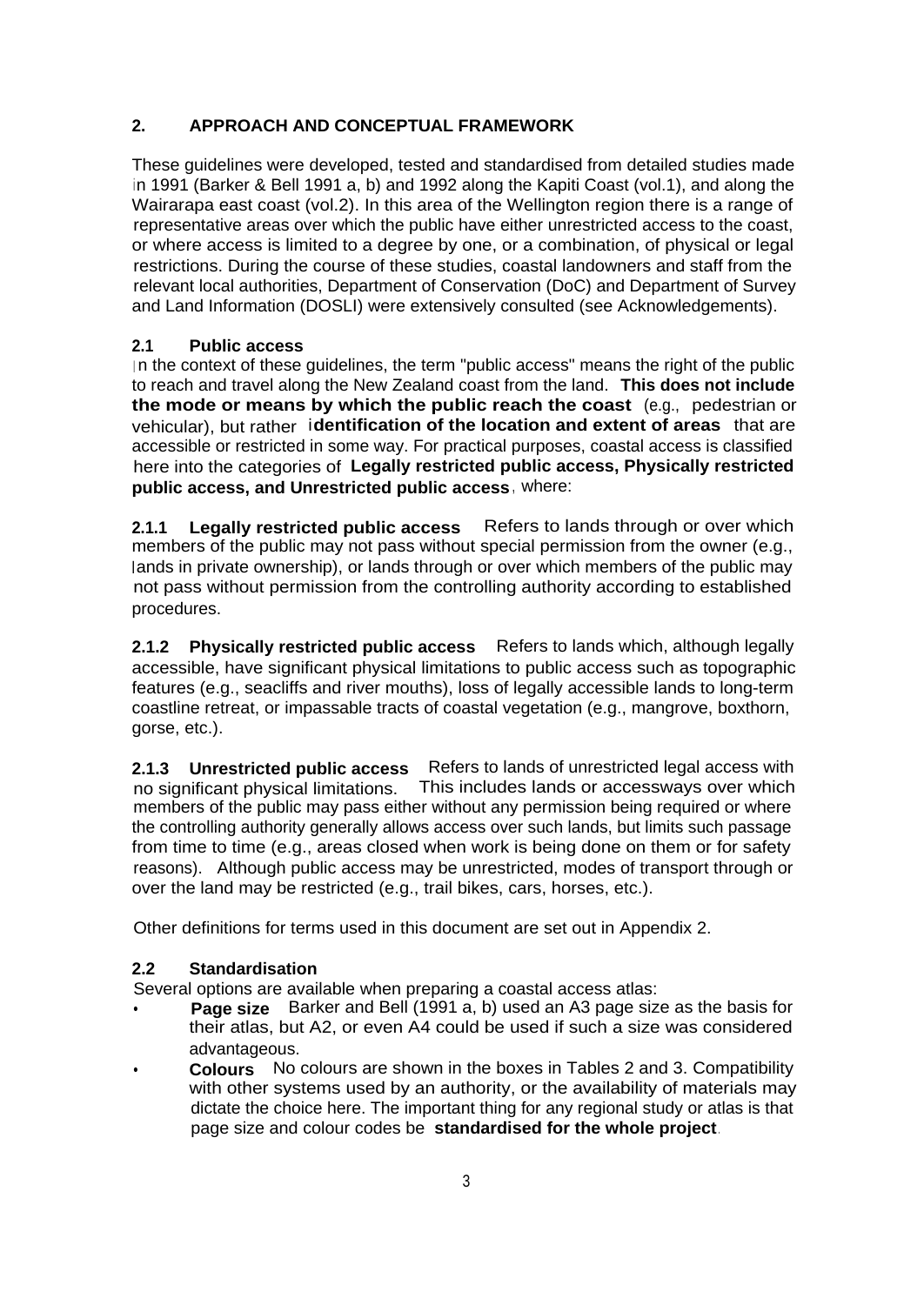# **3. GUIDELINES**

The six steps on following pages outline a simple method to determine the current status of public access to and along the New Zealand coast. Each step is illustrated with an example from the study of the Wairarapa east coast (Barker and Bell 1991 b), although, of course, the full suite of maps for that study are not reproduced here.

## **3.1 Skills**

A number of basic skills are required to compile a coastal access atlas.

- 1. A good understanding of land tenure matters, especially the ability to successfully <sup>l</sup> ocate the appropriate cadastral information and verify such information in the field, is essential.
- 2. Cartographic and draughting skills are required to complete a high-quality coastal access atlas of an area or region for public use.
- 3. The ability to determine long-term rates of coastal erosion or accretion from either available maps and publications or by comparing historic coastline positions on cadastral plans and vertical sequential aerial photography, is necessary.
- 4. A basic knowledge of geology and coastal geomorphology is helpful to identify physical limitations to public access to and along the coast.

# **3.2 Copyright**

Because the study involves the use of maps published by DOSLI, it is important to remember that Crown Copyright conditions apply. These must be observed. DOSLI holds the copyright on all the maps that you will need to buy for this project; please consider the following points.

- 1. You may copy a map for study or research purposes in the first instance, e.g., when you are following the steps set out in this publication. However,
- 2. When you have made one coastal atlas you may not simply reproduce that material; you will need to:

(a) Buy another map (or maps) and transfer the information, thus making other copies, or

(b) Approach DOSLI to discuss a fee for the non-commercial use of their maps

The course of action to take will depend on how many copies are required. For under five copies it is probably easier to buy new maps and hand produce new sets. For five or more copies, an agreement with DOSLI for non-commercial use of the copyright should be considered.

## **3.3 Materials**

Materials used for the Wairarapa study, which may be applicable in other studies, are listed in Appendix 3.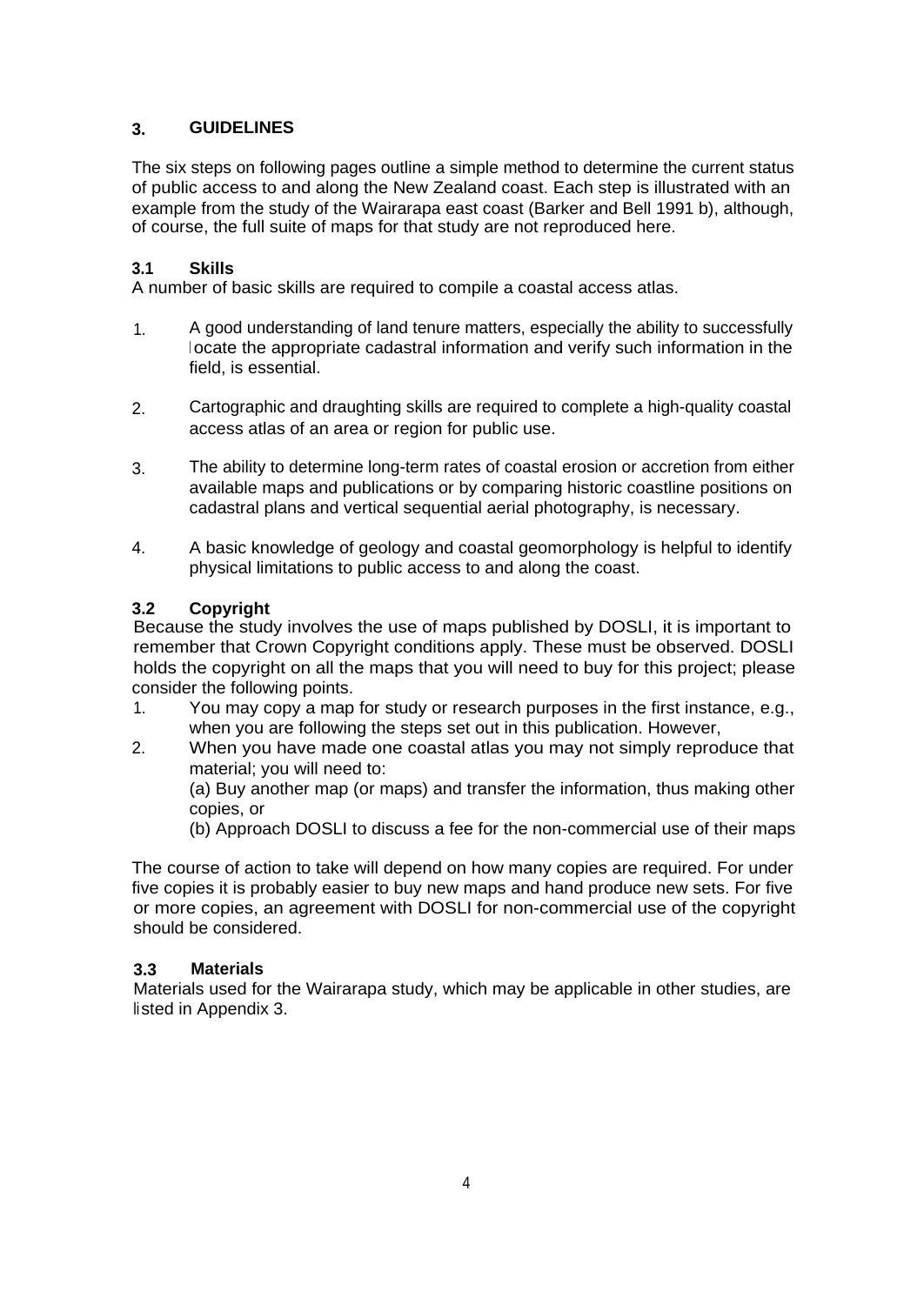

**Figure 1 Part of NZMS 311A map covering the study area along the Riversdale coast, east Wairarapa studied by Barker & Bell (1991 b).**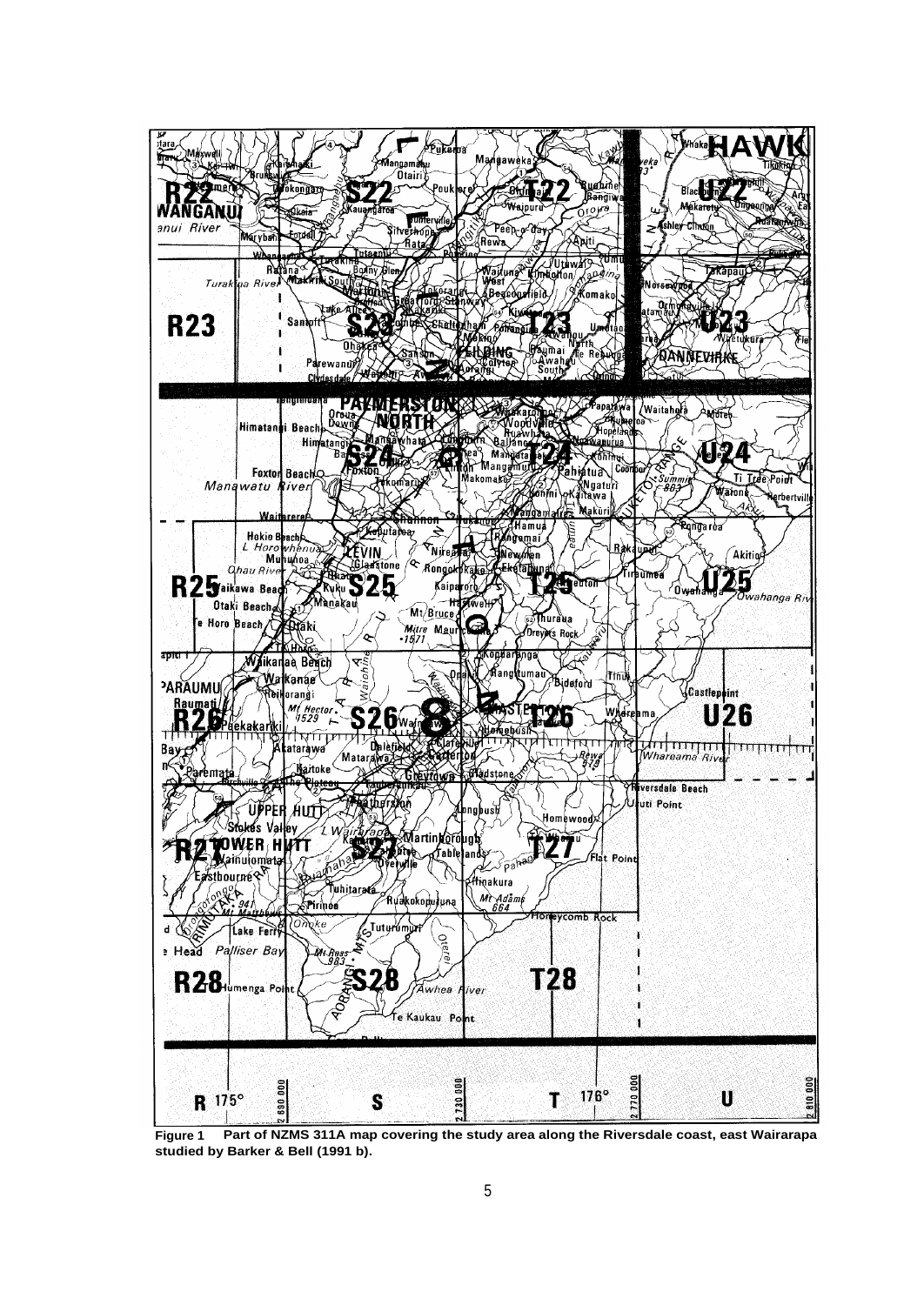# **STEP ONE - Map preparation**

1. The first map of an atlas should show the study area, and identify the boundaries of other more detailed maps used for the project. Depending on the size of the study area or region to be covered (and the scales required to show property boundaries), these outlines might be drawn on a NZMS 311 A

The purpose of Step One is to define the boundaries of both the study area and base maps and cadastral sheets required in Steps Two to Six.

map (Figure 1), or onto some larger scale map. A cadastral sheet (or sheets) at the appropriate scale(s) to cover the area, are obtainable from the on-line Survey Data Index (SDI) at DOSLI offices. These sheets then become the second and, if required, succeeding map(s) in the atlas (see Figure 2).

2. The scale at which data is recorded needs to be appropriate to the density of the subdivision. For **rural areas**, SDI plots at 1:10,000, and for urban areas, SDI plots at 1:2,000, should suffice. Other scales are available direct from SDI. It is recommended that the 1:2,000 scale plots from SDI are used for residential areas as they hold the relevant detail without requiring extensive photocopying.

3. Once the smaller-scale Cadastral sheets which cover the study area have been identified, mark the relevant outlines and sheet numbers onto Map 2. For coverage of larger regions, more than one plot from the SDI may be required.

4. Cadastral plots from SDI may be used directly as base maps, and if photocopied to provide a sequence of base maps, they should be sequentially numbered.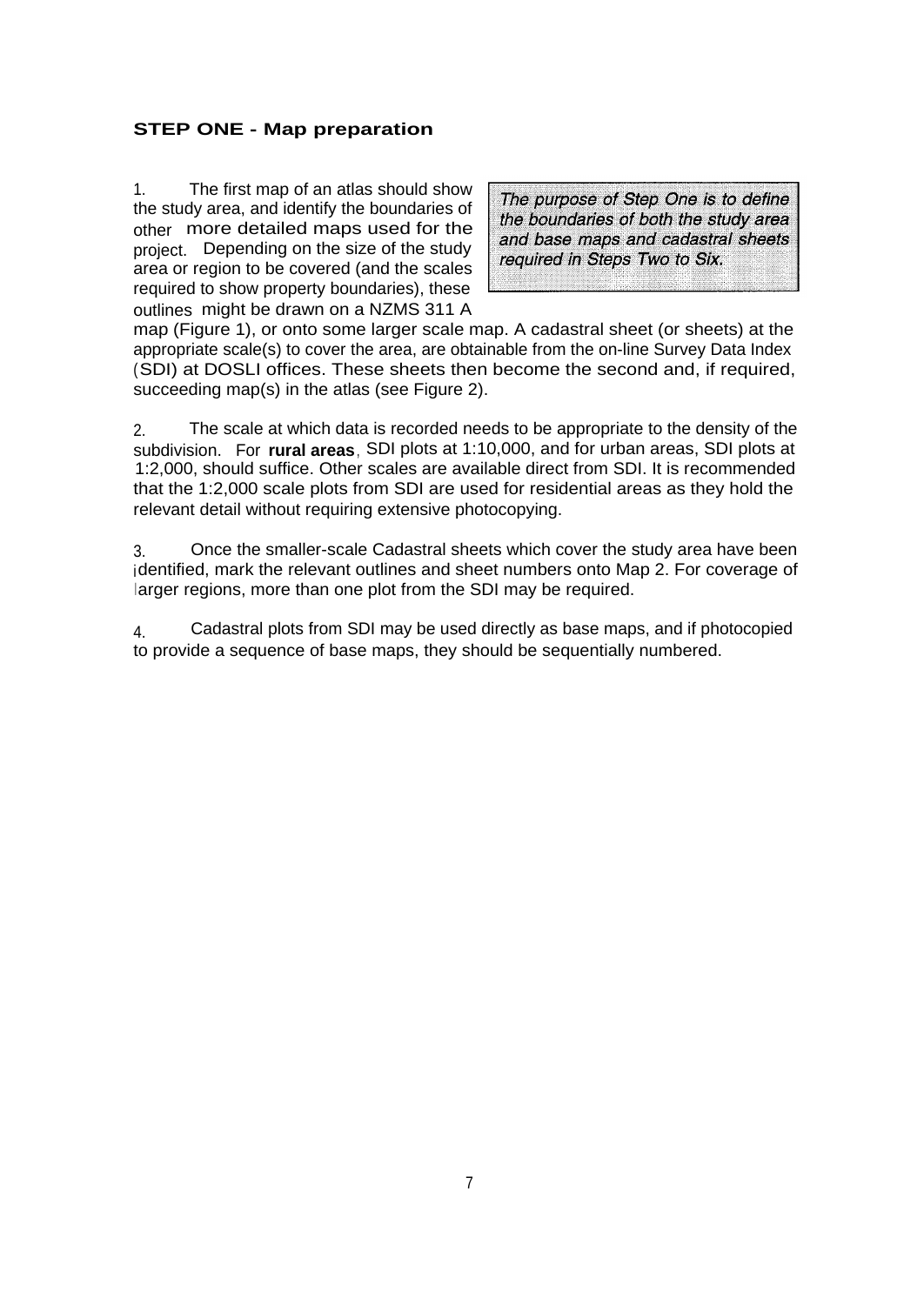

**Figure 2 Part of a 1:50,000 scale cadastral sheet showing boundaries of more detailed scale cadastral sheets covering the coastline, Wairarapa east coast (from Barker and Bell 1991b).**